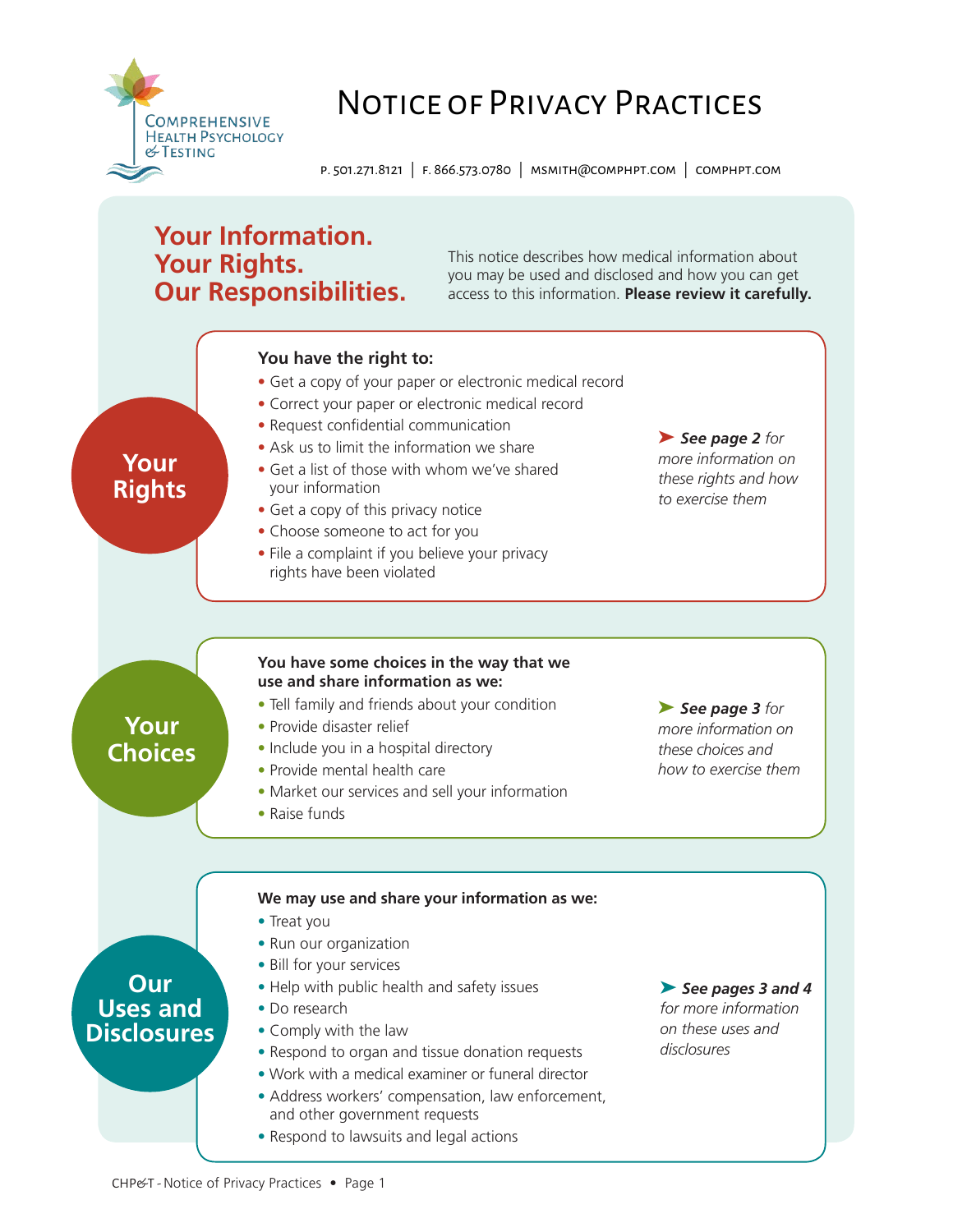| Your<br><b>Rights</b>                                        | When it comes to your health information, you have certain rights.<br>This section explains your rights and some of our responsibilities to help you.                                                                                                                                                                                                                                                                                                                                                                                                                                   |
|--------------------------------------------------------------|-----------------------------------------------------------------------------------------------------------------------------------------------------------------------------------------------------------------------------------------------------------------------------------------------------------------------------------------------------------------------------------------------------------------------------------------------------------------------------------------------------------------------------------------------------------------------------------------|
| Get an electronic or<br>paper copy of your<br>medical record | • You can ask to see or get an electronic or paper copy of your medical record and<br>other health information we have about you. Ask us how to do this.<br>• We will provide a copy or a summary of your health information, usually within 30<br>days of your request. We may charge a reasonable, cost-based fee.                                                                                                                                                                                                                                                                    |
| Ask us to correct<br>your medical record                     | • You can ask us to correct health information about you that you think is incorrect<br>or incomplete. Ask us how to do this.                                                                                                                                                                                                                                                                                                                                                                                                                                                           |
| <b>Request confidential</b><br>communications                | . We may say "no" to your request, but we'll tell you why in writing within 60 days.<br>• You can ask us to contact you in a specific way (for example, home or office phone)<br>or to send mail to a different address.<br>• We will say "yes" to all reasonable requests.                                                                                                                                                                                                                                                                                                             |
| Ask us to limit what<br>we use or share                      | • You can ask us <b>not</b> to use or share certain health information for treatment,<br>payment, or our operations. We are not required to agree to your request, and we<br>may say "no" if it would affect your care.<br>. If you pay for a service or health care item out-of-pocket in full, you can ask us not to<br>share that information for the purpose of payment or our operations with your health                                                                                                                                                                          |
| Get a list of those<br>with whom we've<br>shared information | insurer. We will say "yes" unless a law requires us to share that information.<br>• You can ask for a list (accounting) of the times we've shared your health information<br>for six years prior to the date you ask, who we shared it with, and why.<br>• We will include all the disclosures except for those about treatment, payment, and<br>health care operations, and certain other disclosures (such as any you asked us to<br>make). We'll provide one accounting a year for free but will charge a reasonable,<br>cost-based fee if you ask for another one within 12 months. |
| Get a copy of this<br>privacy notice                         | • You can ask for a paper copy of this notice at any time, even if you have agreed to<br>receive the notice electronically. We will provide you with a paper copy promptly.                                                                                                                                                                                                                                                                                                                                                                                                             |
| <b>Choose someone</b><br>to act for you                      | . If you have given someone medical power of attorney or if someone is your legal<br>guardian, that person can exercise your rights and make choices about your health<br>information.<br>• We will make sure the person has this authority and can act for you before we take<br>any action.                                                                                                                                                                                                                                                                                           |
| File a complaint if<br>you feel your rights<br>are violated  | . You can complain if you feel we have violated your rights by contacting us using the<br>information on page 1.<br>• You can file a complaint with the U.S. Department of Health and Human Services<br>Office for Civil Rights by sending a letter to 200 Independence Avenue, S.W.,<br>Washington, D.C. 20201, calling 1-877-696-6775, or visiting www.hhs.gov/ocr/<br>privacy/hipaa/complaints/.                                                                                                                                                                                     |
|                                                              | • We will not retaliate against you for filing a complaint.                                                                                                                                                                                                                                                                                                                                                                                                                                                                                                                             |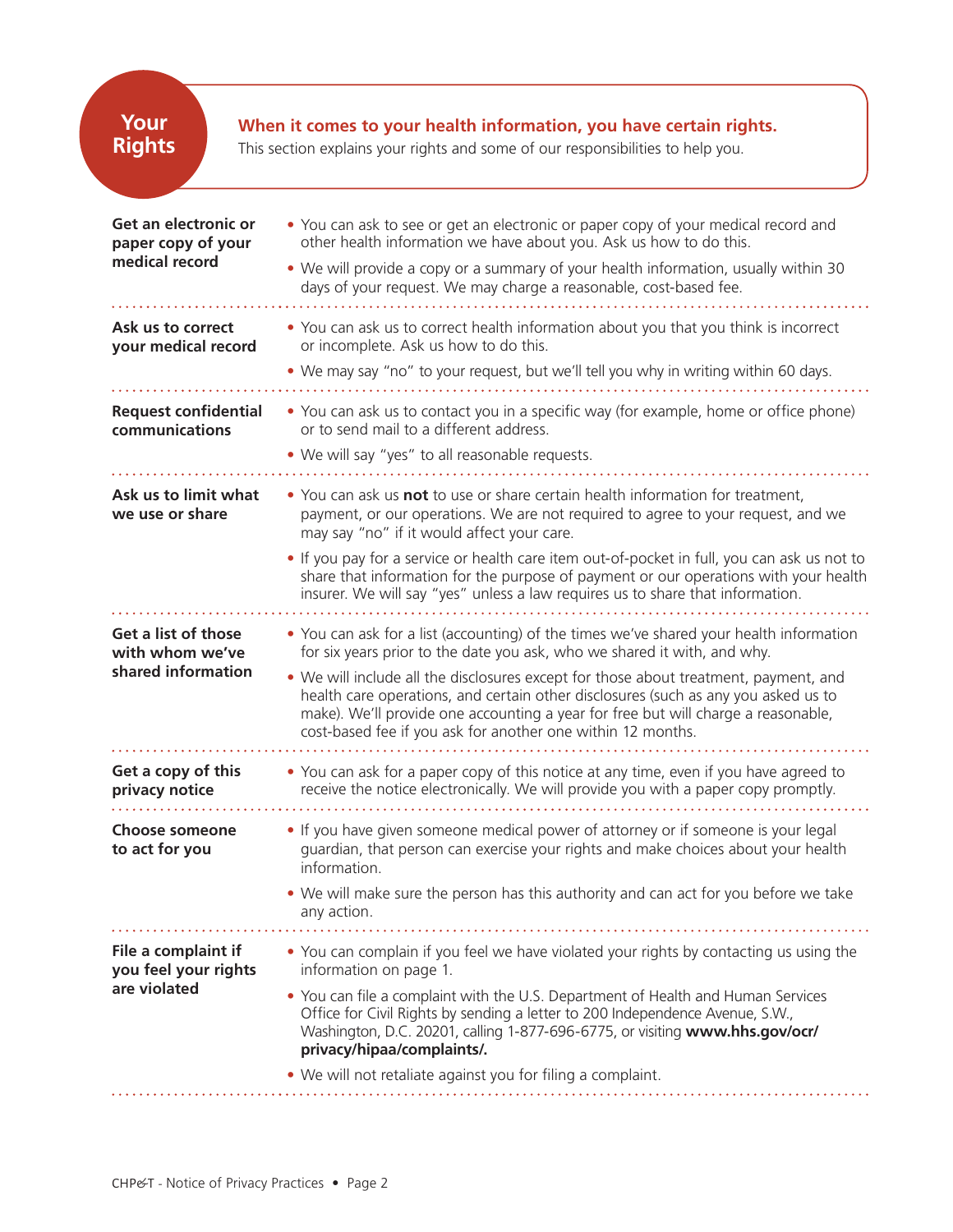# **Your Choices**

#### **For certain health information, you can tell us your choices about what**

**we share.** If you have a clear preference for how we share your information in the situations described below, talk to us. Tell us what you want us to do, and we will follow your instructions.

| In these cases, you have  |
|---------------------------|
| both the right and choice |
| to tell us to:            |

- Share information with your family, close friends, or others involved in your care
- Share information in a disaster relief situation
- Include your information in a hospital directory

*If you are not able to tell us your preference, for example if you are unconscious, we may go ahead and share your information if we believe it is in your best interest. We may also share your information when needed to lessen a serious and imminent threat to health or safety.*

**In these cases we** *never* **share your information unless you give us written permission:**

#### • Marketing purposes

- Sale of your information
- Most sharing of psychotherapy notes
- 
- **In the case of fundraising:** We may contact you for fundraising efforts, but you can tell us not to contact you again.
- **Treat you** We can use your health information and share it with other professionals who are treating you. *Example: A doctor treating you for an injury asks another doctor about your overall health condition.* **Run our organization** • We can use and share your health information to run our practice, improve your care, and contact you when necessary. *Example: We use health information about you to manage your treatment and services.*  **Bill for your services** • We can use and share your health information to bill and get payment from health plans or other entities. *Example: We give information about you to your health insurance plan so it will pay for your services.* **How do we typically use or share your health information?**  We typically use or share your health information in the following ways. **Our Uses and Disclosures**

*continued on next page*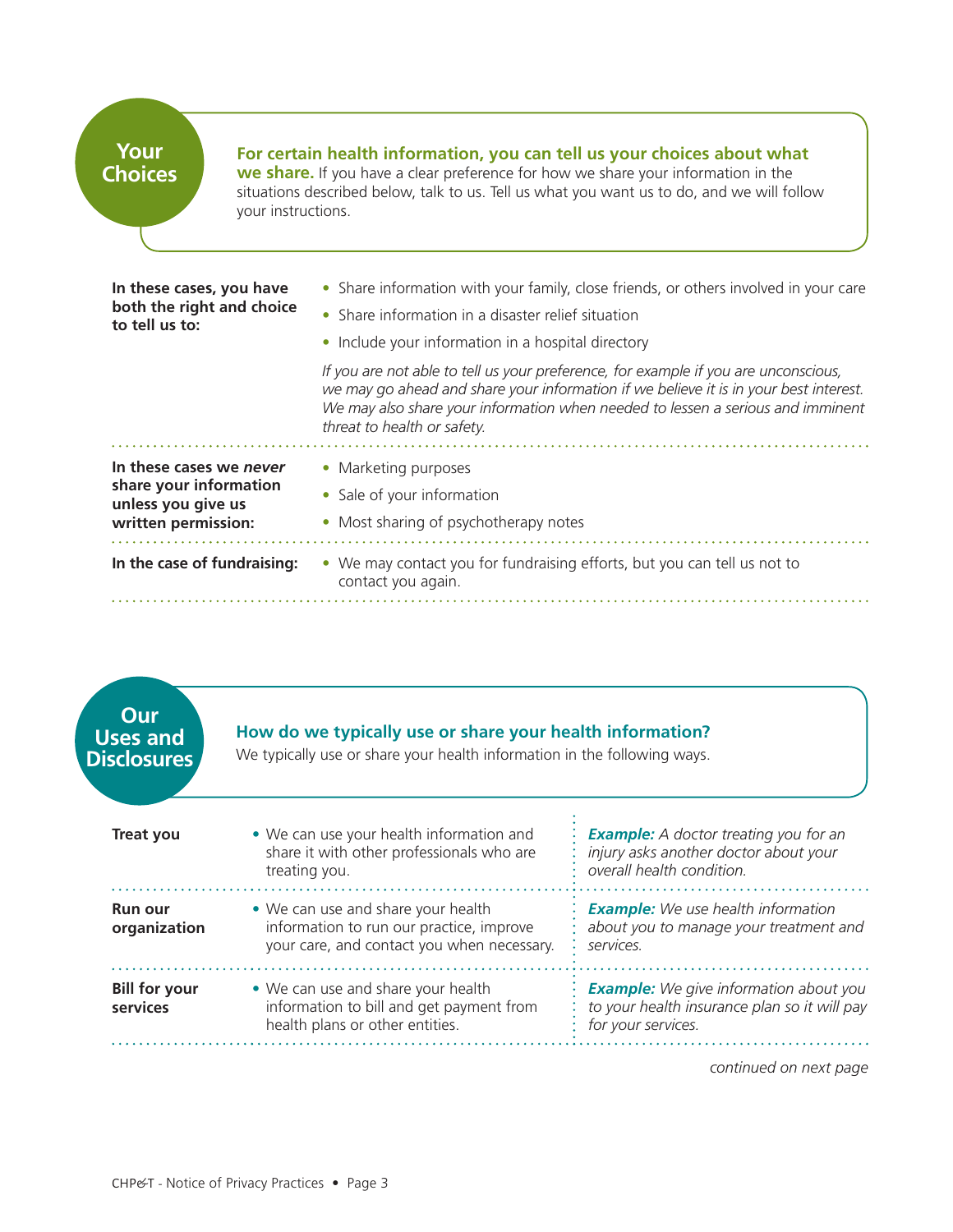**How else can we use or share your health information?** We are allowed or required to share your information in other ways – usually in ways that contribute to the public good, such as public health and research. We have to meet many conditions in the law before we can share your information for these purposes. For more information see: **[www.hhs.gov/ocr/privacy/hipaa/understanding/consumers/index.html.](www.hhs.gov/ocr/privacy/hipaa/understanding/consumers/index.html)**

| Help with public health<br>and safety issues                                           | . We can share health information about you for certain situations such as:<br>• Preventing disease<br>• Helping with product recalls<br>• Reporting adverse reactions to medications<br>• Reporting suspected abuse, neglect, or domestic violence<br>• Preventing or reducing a serious threat to anyone's health or safety                          |
|----------------------------------------------------------------------------------------|--------------------------------------------------------------------------------------------------------------------------------------------------------------------------------------------------------------------------------------------------------------------------------------------------------------------------------------------------------|
| Do research                                                                            | . We can use or share your information for health research.                                                                                                                                                                                                                                                                                            |
| Comply with the law                                                                    | . We will share information about you if state or federal laws require it,<br>including with the Department of Health and Human Services if it wants to<br>see that we're complying with federal privacy law.                                                                                                                                          |
| Respond to organ and<br>tissue donation requests                                       | . We can share health information about you with organ procurement<br>organizations.                                                                                                                                                                                                                                                                   |
| Work with a medical<br>examiner or funeral director                                    | . We can share health information with a coroner, medical examiner, or funeral<br>director when an individual dies.                                                                                                                                                                                                                                    |
| Address workers'<br>compensation, law<br>enforcement, and other<br>government requests | . We can use or share health information about you:<br>• For workers' compensation claims<br>• For law enforcement purposes or with a law enforcement official<br>. With health oversight agencies for activities authorized by law<br>• For special government functions such as military, national security, and<br>presidential protective services |
| <b>Respond to lawsuits and</b><br>legal actions                                        | . We can share health information about you in response to a court or<br>administrative order, or in response to a subpoena.                                                                                                                                                                                                                           |

According to Arkansas Rule, relations and communications between a Licensed Psychologist or Psychological Examiner and the client are considered to be confidential on the same basis as those provided by law between attorney and client and are not to be disclosed except as required by law.

According to Florida Statute, A patient has a privilege to refuse to disclose, and to prevent any other person from disclosing, confidential communications or records made for the purpose of diagnosis or treatment of the patient's mental or emotional condition, including alcoholism and other drug addiction, between the patient and the psychotherapist, or persons who are participating in the diagnosis or treatment under the direction of the psychotherapist. This privilege includes any diagnosis made, and advice given, by the psychotherapist in the course of that relationship.

Comprehensive Health Psychology & Testing will reject and attempt to quash any outside requests for client records, but will release records if served with a formal court order so as to avoid being found in contempt of court.

Clients will be notified within 48 hours if their records have been requested by any party.